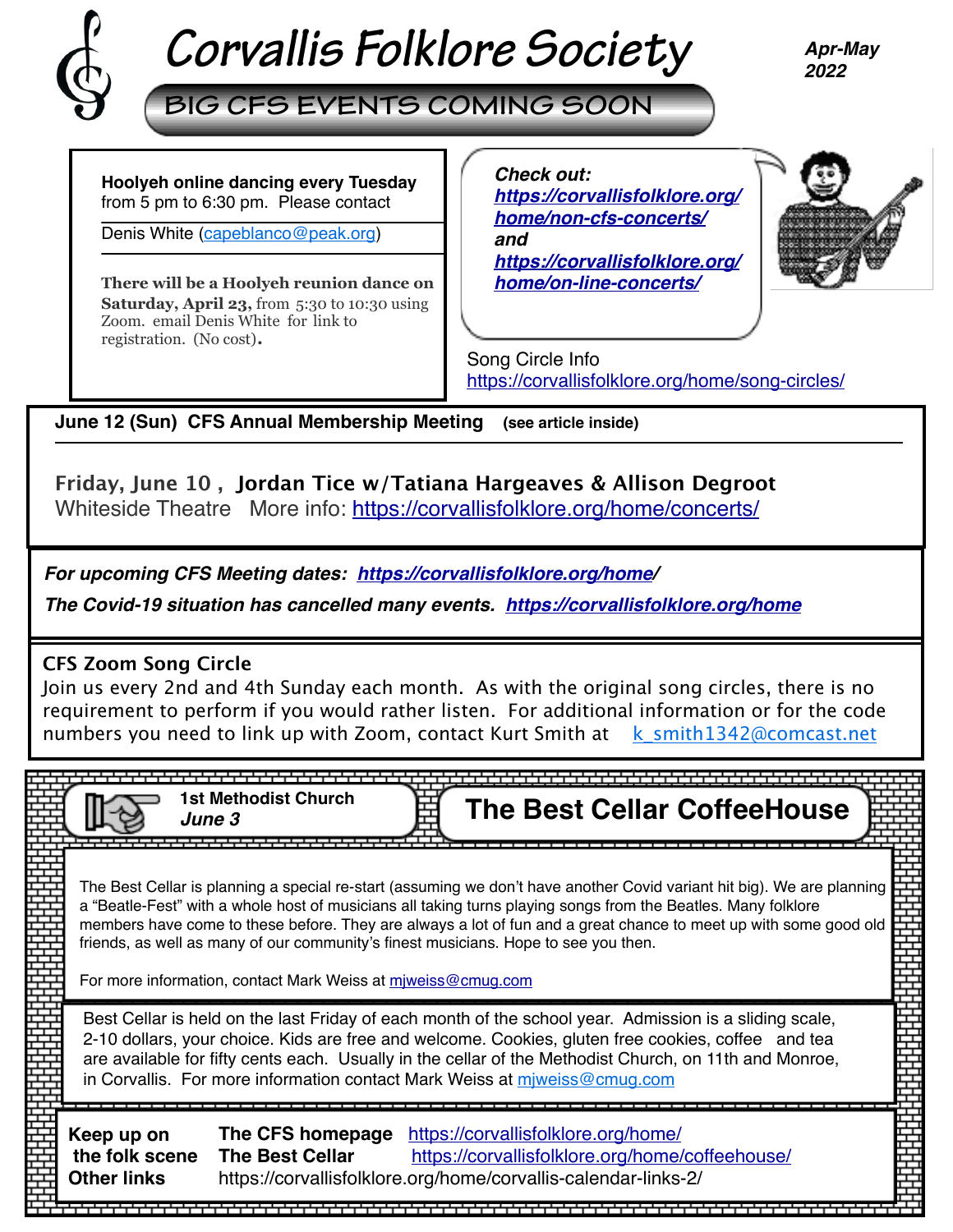#### **Apr-May 2022 Corvallis Folk Events**

**May 9 (Mon)** *UUSH***, Hoolyeh International Folk Dance,** (Cancelled until deemed safe)

#### **NOTE: Hoolyeh online dancing every Tuesday**

There is weekly international folk dancing online led by Hoolyeh folks. Every Tuesday from 5 pm to 6:30 pm. Please contact Denis White ([capeblanco@peak.org](mailto:capeblanco@peak.org)) for playlists and details for joining zoom broadcasts.

#### **May 9 (Mon) - CFS NewsletterDeadline**

**May 10 (Tue)** *CAC* **LOCAL FOLK Cancelled** 

**June 12 (Sun) CFS Board & Annual Membership Meeting (a Zoom link to go to CFS members)** 

#### **≈≈ CFS sponsored events listed in bold type ≈≈**

#### *Locations in Corvallis:*

- *GH:* Gatton Hall, First Congregational Church, 4515 SW West Hills Rd
- *CAC:* Corvallis Arts Center, 700 SW Madison.
- *IC:* Imagine Coffee, 5460 SW Philomath Bv
- *FPC:* First Presbyterian Church, 114 SW 8th St.
- *MC:* Methodist Church: 1165 NW Monroe
- *OFH:* Odd Fellows Hall, 223 SW 2nd 3rd St., Corvallis
- *T Troubadour Music, 521 SW 2nd St, Corvallis*
- *UU:* Unitarian-Universalist Fellowship, 2945 NW Circle Bv
- *UUSH:* Unitarian-Universalist Fellowship, 2945 NW Circle Bv, Social Hall
- *W:* Whiteside Theatre, 361 SW Madison
- \* advanced tickets at **Grass Roots Books**, 227 SW 2nd and Ticket Tomato or (for Whitesides, [Brownpapertickets](https://www.brownpapertickets.com) )

#### **Repeating Out of Town Events (most if not all of these are cancelled for now)**

Every Tuesday — Irish Ceili Dance Lessons (Salem)6:30 – 8:30pm, Ceili & set dance \$5, VFW Hall, 630 Hood St., NE, Salem Every Wednesday — Scottish Country Dance 7-8pm beginner, 8-9pm basic-advanced, \$5 or \$15/month

- Santa Clara Grange Hall, 295 Azalea Drive, Eugene FMI: Kalindi at 541-515-4433
- 1st Wednesday [Eugene Folklore Society](http://www.eugenefolklore.org) Song Circle FMI: 541-461-3786
- 2nd Wednesday of each month Zydeco Dance 6:30pm lesson, 7-9pm dance, free World Cafe, 449 Blair Blvd, Eugene. [Eugene Folk Soc](http://www.eugenefolklore.org)
- Every Thursday English Country Dance Classes (McMinnville) 7:00 - 8:30pm, McMinnville Grand Ballroom \$3 FMI: [http://](http://www.portlanddancing.com/moreinfo.aspx?moreinfo=1510) [www.portlanddancing.com/moreinfo.aspx?moreinfo=1510](http://www.portlanddancing.com/moreinfo.aspx?moreinfo=1510)
- Every Thursday Morris Dancing in Eugene FMI: <http://www.tworiversmorris.com/> 2nd, 4th and 5th Thursday — String-Band Jam
- Calapooia Tavern, Albany FMI:[http://calapooiabrewing.com/blog/](http://calapooiabrewing.com/blog/live-music-and-events/) [live-music-and-events/](http://calapooiabrewing.com/blog/live-music-and-events/)
- 2nd Friday Ceili, 7-8pm lesson, 8-11 Ceili, \$10 VFW Hall, 630 Hood St., NE, Salem, [http://www.ceiliofthevalley.org](http://www.ceiliofthevalley.org/)
- 3rd Friday English Country Dances, Santa Clara Grange Hall, 295 Azalea Drive FMI: 541 935 6051
- 2nd & 4th Saturdays [EFS](http://www.eugenefolklore.org) Contra Dance 7pm lesson, 7:30pm dance, \$8 public, \$6 EFS/CFS, -\$1 before 7:30pm&students (w/ ID),The Dunn School, 3411 Willamette St., EugeneFMI: 541-302-2628
- 3rd Saturday Contra Dance 7:00-9:30pm dance Greenacres Grange, 93393 Greenacres Lane, Coos Bay
- Last Sunday Old Time Jam4:00pm, free Cozmic, 8th and Charnleton, Eugene, FMI:541-228-1644

**Calendar Contact:** [calendar@corvallisfolklore.org](mailto:%20calendar@corvallisfolklore.org)

**CFS Newsletter :** [newsletter@CorvallisFolklore.org](mailto:%20newsletter@CorvallisFolklore.org)

Every Tuesday *IC* – Celtic Jam, 7:00pm, free [http://](http://imaginecoffee.net/) [imaginecoffee.net/](http://imaginecoffee.net/)

#### **Folk music on the internet From Chere Pereira:**

There are many musicians who are performing on facebook. Here are two great ones:

**Sally Rogers Music** (a song a day; and there is an exceptional version of

Lovely Agnes with Claudia Schmidt)

**Susan Werner** (has something every Sunday at 4 PM).

### **CONCERT BOOKING UPDATE** The booking web page is:

[https://corvallisfolklore.org/home/booking-cfs-concerts/booking-cfs-concerts/](http://corvallisfolklore.org/home/booking-cfs-concerts/booking-cfs-concerts/)

Contact Chere [cherep@comcast.net](mailto:cherep@comcast.net)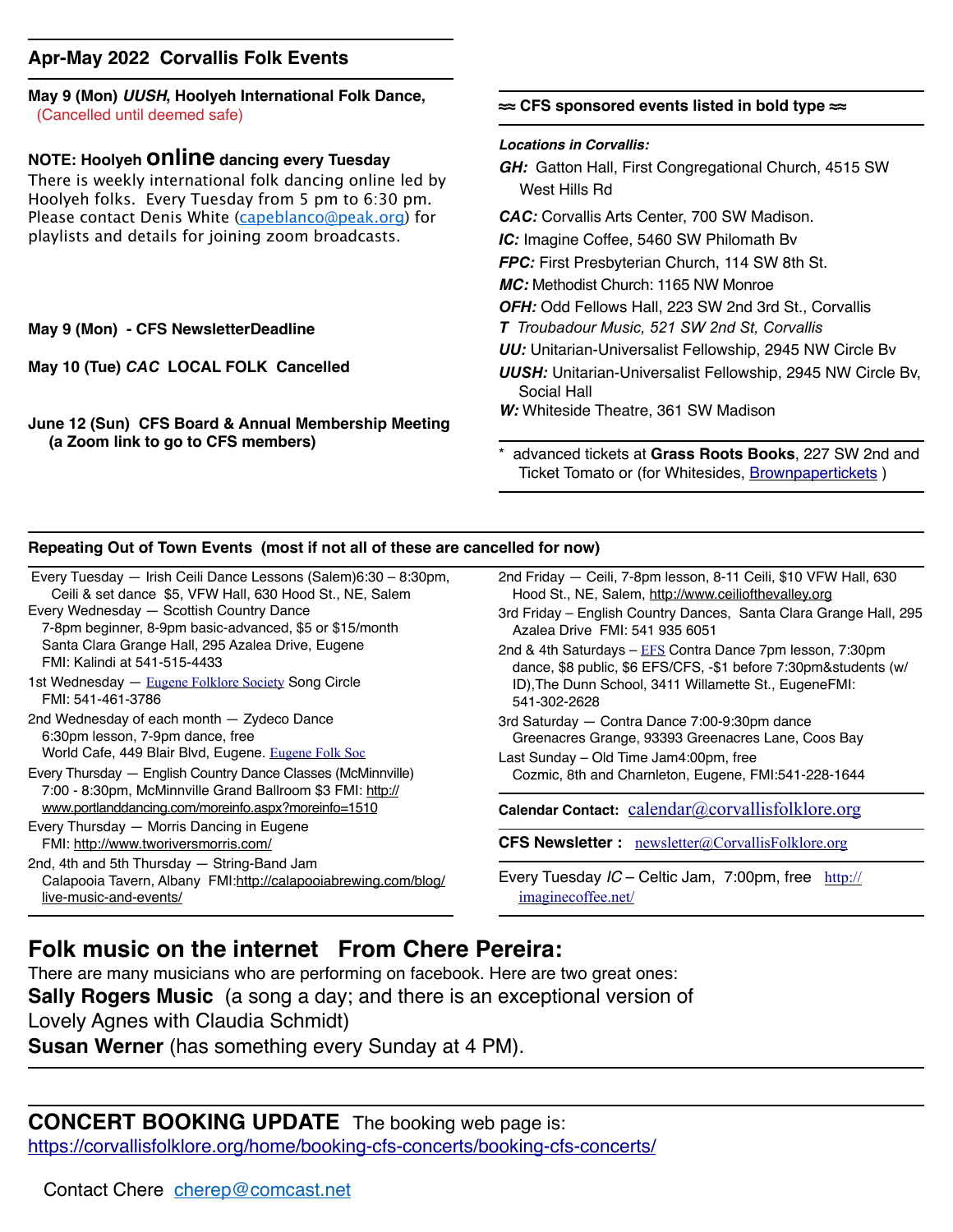## **Attention CFS Members . . . .**

#### **The next Board meeting and the Annual Membership meeting of the Corvallis Folklore Society have been scheduled!**

- **The June CFS Board Meeting** will be held on **Sunday, June 12th at 2:00 pm via Zoom**.
- **The Annual Membership meeting** will begin approx. 15 minutes after the board meeting adjourns (~ 3:15 pm).

#### Purpose of Annual Members Meeting:

An annual meeting is required of all non-profits for the benefit of its members. Required business includes:

- A review of CFS's financial status and budget,
- A profit-loss statement and report from the treasurer
- Open floor time for members' input
- Election of Directors by all CFS members present

#### **The Zoom link will be the same for both meetings. A reminder notice with the zoom link and tentative agenda will go out to CFS members one week prior.**

So please come! Zoom in early to see your board in action. Learn more about CFS operations and volunteer job opportunities. Bring your questions and concerns. Learn about your current board and vote for next year's slate of candidates. We hope to see you on June 12th.

The CFS Board of Directors

**Contra Dance is Back** See also: <https://corvallisfolklore.org/home/contradancing/> After a successful return in March, contra dance will continue in Corvallis with another dance on Saturday, April 30! Online pre-registration, proof of vaccination, and a well-fitting face mask will be required. For more information on attendance requirements and other precautions, please see our COVID-19 policy at: [https://corvallisfolklore.org/home/corvallis](https://corvallisfolklore.org/home/corvallis-contra-dance-covid-19-policy/)[contra-dance-covid-19-policy/](https://corvallisfolklore.org/home/corvallis-contra-dance-covid-19-policy/)

Pre-registration is OPEN NOW at the link below! We will grant admission to dancers in the order they register and will start a waitlist if we reach our attendance cap of 108 dancers, so register NOW to secure your spot! <https://bit.ly/CFSContra2022Apr30>

## **Saturday, April 30th**

## **Penk, Pinney, Lindsay** with special guest, and **Eric Curl calling**.

Price is \$12 - \$20 sliding scale.

No partner necessary. Dance calling and role terms will be Larks & Robins. Doors open at 6:30 PM, newcomer's/refresher lesson at 7:00 PM, dancing 7:30-10:00 PM. Gatton Hall, First Congregational Church, 4515 SW West Hills Road, Corvallis, Oregon, 97333

If you would like to join the email list for contra dance announcements, please contact [corvalliscontra@gmail.com](mailto:corvalliscontra@gmail.com).

## **LOCAL FOLK! is cancelled until further notice.**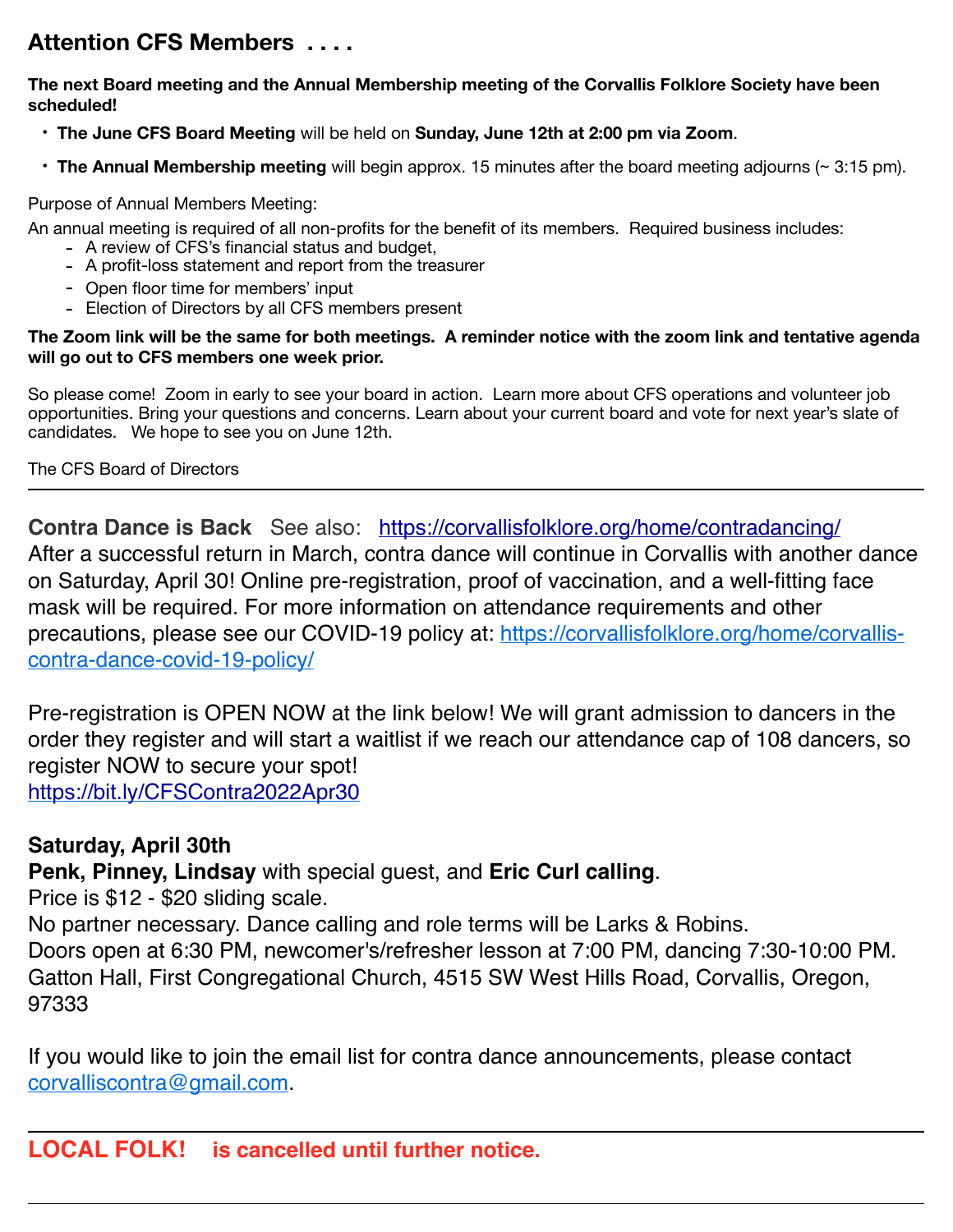**Announcement.** The **Hoolyeh International Folk Dancers** are now meeting once a month on the 2nd Monday at the UU Fellowship Social Hall, 2945 NW Circle Blvd, Corvallis, OR 97330. They will meet from 6:30 to 9:30 with beginning teaching from 6:30 to 7:15, program dancing from 7:15 to 8:00, intermediate teaching from 8:00 to 8:15 or 8:30, and request dancing from 8:30 to 9:30.

**Hoolyeh** will not dance offline again until it is safe'

# **Hoolyeh online dancing every Tuesday**

There is weekly international folk dancing online led by Hoolyeh folks. Every Tuesday from 5 pm to 6:30 pm. Please contact Denis White ([capeblanco@peak.org](mailto:capeblanco@peak.org)) for playlists and details for joining zoom broadcasts.

**There will be a Hoolyeh reunion dance on Saturday, April 23,** from 5:30 to 10:30 using Zoom. email Denis White for link to registration. (No cost).

## **Whitesides Music Series**

**Contact for info or to volunteer: Rob Gandara [rgandara@whitesidetheatre.org](mailto:rgandara@whitesidetheatre.org)**

## **LOOKING AHEAD: CFS/ Whitesides**

**[Friday, June 10 , Jordan Tice w/Tatiana Hargeaves & Allison Degroot](https://corvallisfolklore.org/home/concerts/)**

Other shows : <https://www.whitesidetheatre.org/live-events.html>

#### **Cedar House Barn and Lawn concerts** <https://lisalynne.com/cedarhouse-concerts/>

We are located in the town of Monroe/Alpine which is about halfway between Eugene and Corvallis. Summer concerts start at 7:00PM, Winter concerts at 6PM. We gather for an hour of social time an hour before and hopefully we will be returning to our famous potlucks. We ask each attendee to donate \$20 or \$25. which all goes to the outstanding world-class touring performers that we present.

**Thursday, May 05 - Steve Baughman** - Celtic/Appalacian guitar & banjo. Comedian too.

#### **Wednesday, May 18** - **Banshee in the Kitchen**

All female Celtic quartet featuring champion hammer dulcimer.

#### **Wednesday, June 29 - Lisa Lynne & Aryeh Frankfurter**

Celtic harps, rare instruments and wondrous stories.

**CFS History: see the links at the bottom of a CFS webpage**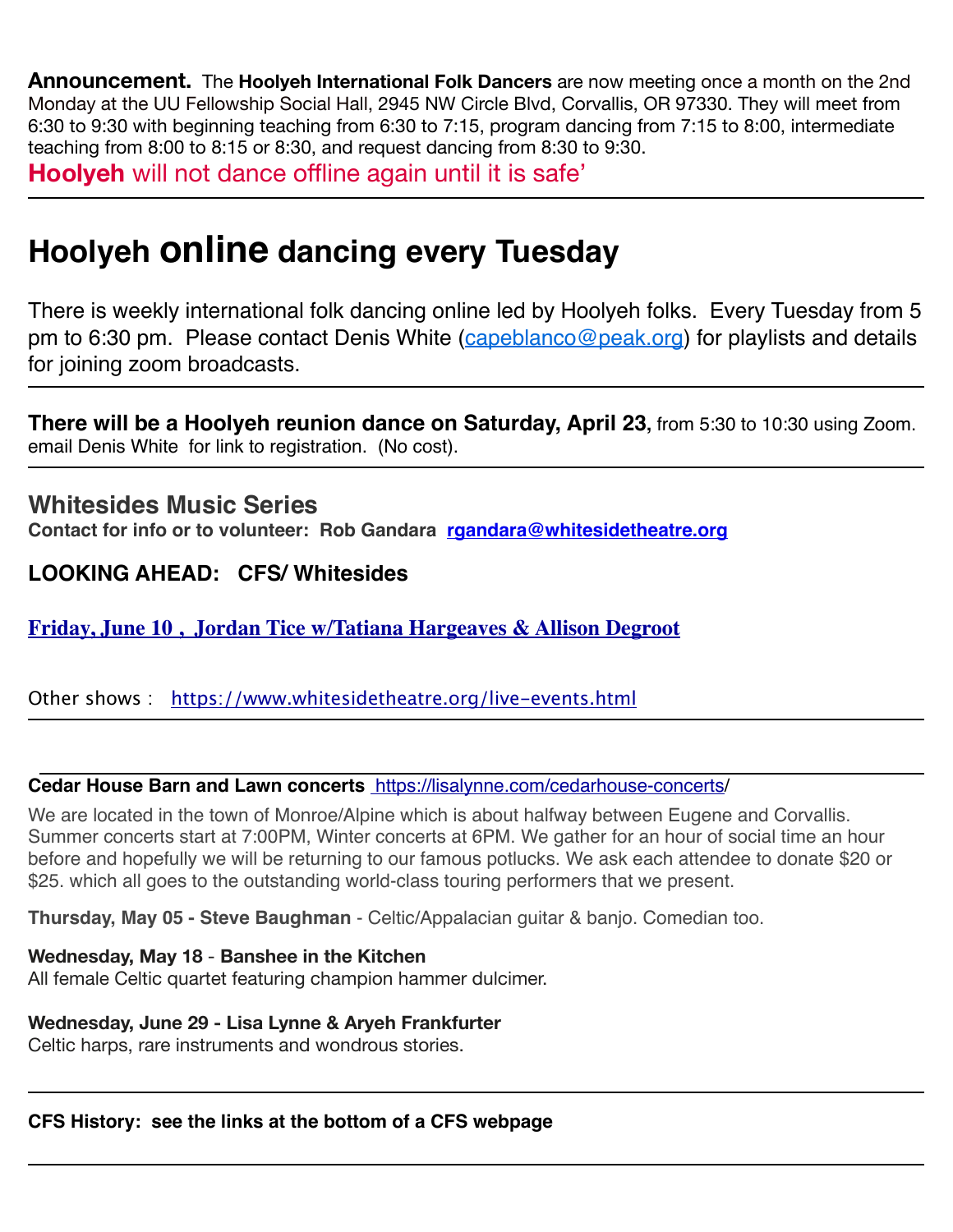The CFS web link for **membership**: <https://corvallisfolklore.org/home/membership/>

Information and a description of the Memberplanet system is posted there. **Make sure we have your e-mail address if you want to receive the newsletter.** 

\* please contact: [membership@CorvallisFolklore.org](mailto:membership@CorvallisFolklore.org)

**Membership Changes: member database is now an online service: Memberplanet.com** What this means for Corvallis Folklore members:

- You must have and use an email address to create or update your membership profile, and to receive notices from Corvallis Folklore
- \* You will be getting Corvallis Folklore newsletters and updates via email
- \* You will be able to renew your membership completely online using a credit card to pay
- \* Alternatively, you can send in a paper check to the address at the bottom
- Note the new fee structure below; Member Planet may not have that correct yet (send a check)
- \* If we have your email, you should have gotten an invitation to "join" Corvallis Folklore Society at memberplanet.com. Please do go there to update your profile and create a unique password. If you have not gotten this email, or have discarded it, please contact: [membership@CorvallisFolklore.org](mailto:membership@CorvallisFolklore.org)
- \* If we do NOT have your email, you will have to give it to us: Send email to membership@CorvallisFolklore.org stating your name, your family members' names (if any) and your email. We'll create your account and send you an invitation to "join" as above.

\*

## **The CFS Fee Structure**

As of July 1, 2018, CFS membership is free for the children of members and **each adult membership will be associated with a single email, with a fee of \$10 per year.** When your membership renewal notice comes to you, please choose the new "one size fits all" fee. If you and your family each wish to have their own membership, you should each sign up individually using your own email. As always, you may sign up or renew online or send in a check to CFS along with your contact information (or renew/sign up at an event).

#### **Newsletter Changes:**

The monthly CFS Newsletter is now created in PDF format. An email link to current issue is automatically sent to members. (You need to have a reader app, such as the free Adobe Reader, to display the PDF). See also: <https://corvallisfolklore.org/home/newsletter-concerts-and-information/>

| <b>Membership Form</b><br>Name(s) |       |     |       | Date |                       |
|-----------------------------------|-------|-----|-------|------|-----------------------|
| Address                           |       |     |       |      |                       |
| City                              | State | Zip | Phone |      | Corvallis<br>Folklore |
| E-mail                            |       |     |       |      | Society               |